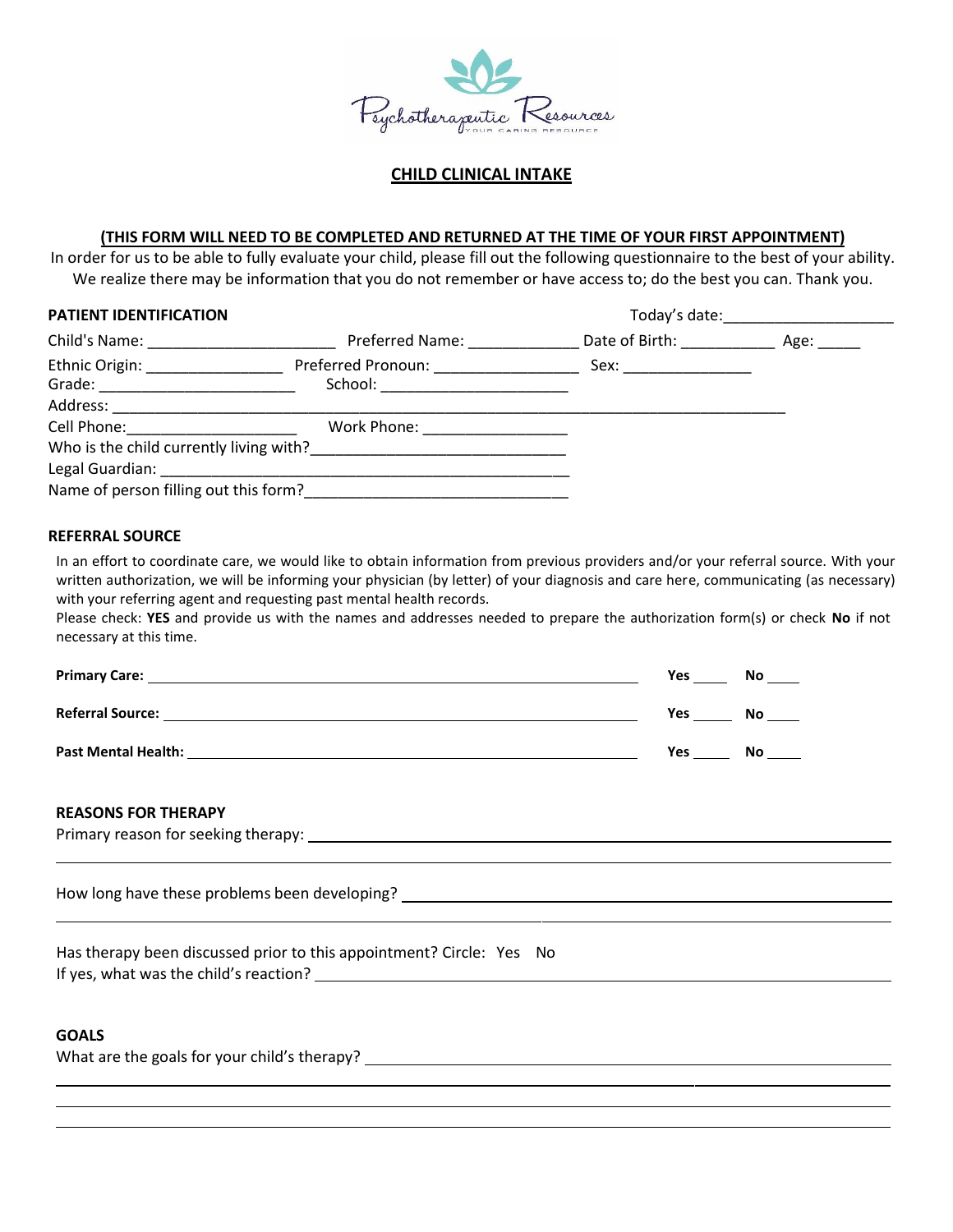### **OTHER SERVICES**

Please list all services that have been or currently are being used to address current problems (include probation; social services; prior therapy)

| Agency                                  | Date                                                                                                                  |
|-----------------------------------------|-----------------------------------------------------------------------------------------------------------------------|
| Agency                                  | Date                                                                                                                  |
| Agency                                  | Date                                                                                                                  |
|                                         | Is the child receiving any special services in school; i.e. IEP, Special Education, EBD (Emotional Behavior           |
|                                         | Disorder)?                                                                                                            |
|                                         | Please describe child's experience with the above services. Was he/she helped? How did he/she feel about the above    |
| History of Abuse (check all that apply) |                                                                                                                       |
|                                         |                                                                                                                       |
|                                         |                                                                                                                       |
|                                         |                                                                                                                       |
| <b>MEDICAL HISTORY</b>                  |                                                                                                                       |
|                                         |                                                                                                                       |
|                                         |                                                                                                                       |
|                                         | <u> 1989 - Jan Barat, margaret amerikan bahasa di sebagai bahasa di sebagai bahasa di sebagai bahasa di sebagai b</u> |
|                                         | <u> 1989 - Andrea Santa Andrea Andrea Andrea Andrea Andrea Andrea Andrea Andrea Andrea Andrea Andrea Andrea Andr</u>  |
|                                         |                                                                                                                       |
|                                         |                                                                                                                       |
|                                         |                                                                                                                       |
| Allergies/drug intolerance? (Describe): |                                                                                                                       |

# **FAMILY IDENTIFICATION AND HISTORY**

Please name each person (including parents, stepparents, adoptive parents, or full, half orstep siblings) **CURRENTLY** living in the same household as this child:

| Person #1 | Age | Relationship to client |
|-----------|-----|------------------------|
| Person #2 | Age | Relationship to client |
| Person #3 | Age | Relationship to client |
| Person #4 | Age | Relationship to client |
| Person #5 | Age | Relationship to client |
| Person #6 | Age | Relationship to client |
| Person #7 | Age | Relationship to client |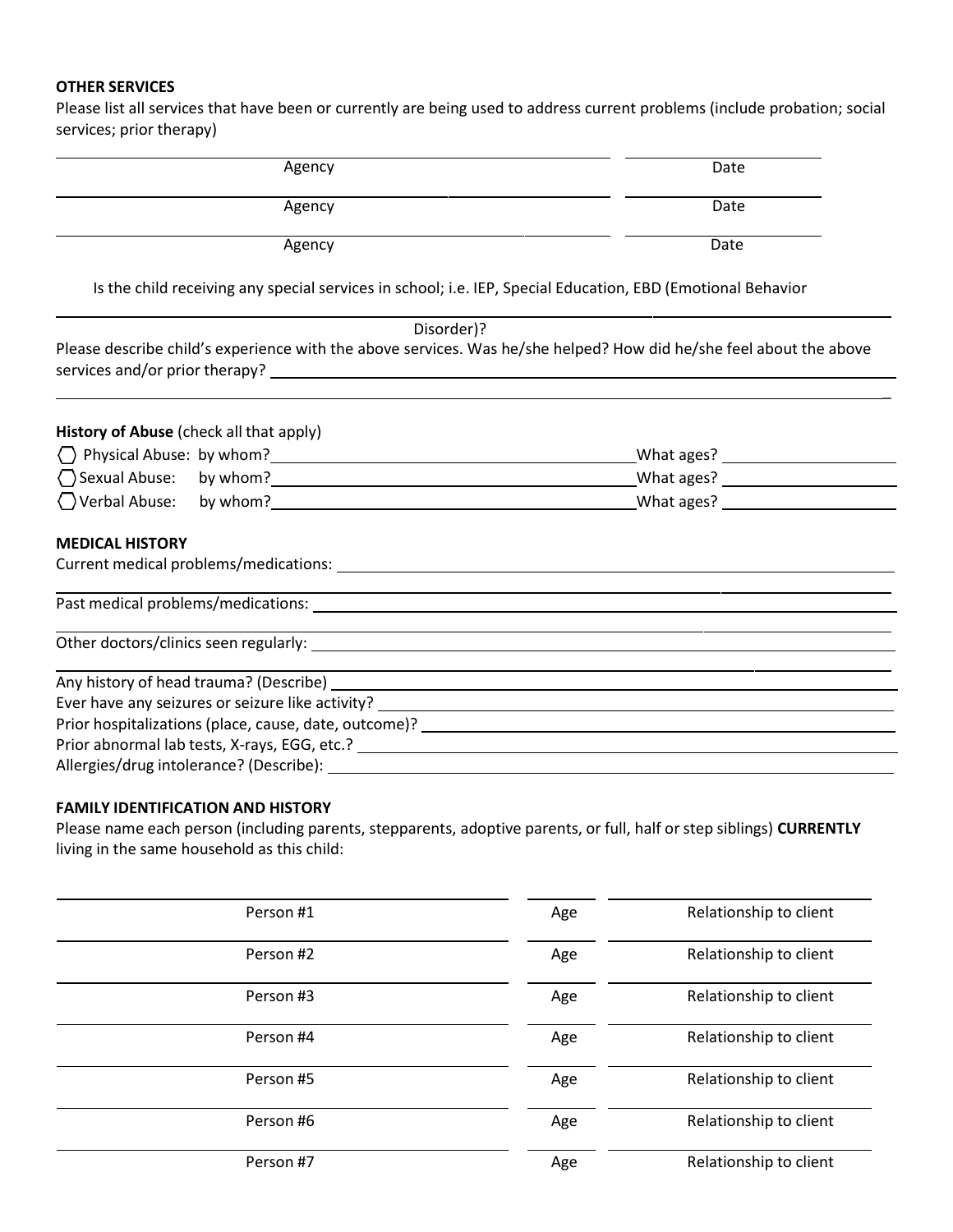Has this child experienced the loss by death of any individual or pet significant in his/her life? If yes please describe, who, when and how?

| Has this child experience the divorce or breakup of parents' relationship? If yes, please describe the child's reaction to<br>the breakup. The contract of the contract of the contract of the contract of the contract of the contract of the contract of the contract of the contract of the contract of the contract of the contract of the contract of t |                                                                                                                                                                                                                               |
|--------------------------------------------------------------------------------------------------------------------------------------------------------------------------------------------------------------------------------------------------------------------------------------------------------------------------------------------------------------|-------------------------------------------------------------------------------------------------------------------------------------------------------------------------------------------------------------------------------|
| Is this child adopted?<br>If so, at what age?<br>1992.<br>If so, at what age?                                                                                                                                                                                                                                                                                |                                                                                                                                                                                                                               |
|                                                                                                                                                                                                                                                                                                                                                              |                                                                                                                                                                                                                               |
| Describe any relationship difficulties this child may have with any member of the household.                                                                                                                                                                                                                                                                 |                                                                                                                                                                                                                               |
| <b>STRESSORS</b>                                                                                                                                                                                                                                                                                                                                             |                                                                                                                                                                                                                               |
| Have any of the following caused stress for this child?                                                                                                                                                                                                                                                                                                      |                                                                                                                                                                                                                               |
| Event (circle):<br>Moved                                                                                                                                                                                                                                                                                                                                     | <b>Give year and description:</b>                                                                                                                                                                                             |
| Changed schools                                                                                                                                                                                                                                                                                                                                              |                                                                                                                                                                                                                               |
| Serious illness or injury in family                                                                                                                                                                                                                                                                                                                          |                                                                                                                                                                                                                               |
| Death                                                                                                                                                                                                                                                                                                                                                        |                                                                                                                                                                                                                               |
| Change in family financial status                                                                                                                                                                                                                                                                                                                            |                                                                                                                                                                                                                               |
| Job change in family                                                                                                                                                                                                                                                                                                                                         |                                                                                                                                                                                                                               |
| Parent starting work outside of home                                                                                                                                                                                                                                                                                                                         |                                                                                                                                                                                                                               |
| Divorce or separation                                                                                                                                                                                                                                                                                                                                        |                                                                                                                                                                                                                               |
| Sibling leaving home<br>Foster care placement                                                                                                                                                                                                                                                                                                                |                                                                                                                                                                                                                               |
| Family legal problems                                                                                                                                                                                                                                                                                                                                        |                                                                                                                                                                                                                               |
| Traumatic event(s)                                                                                                                                                                                                                                                                                                                                           | the control of the control of the control of the control of the control of the control of the control of the control of the control of the control of the control of the control of the control of the control of the control |
| Parental conflict/family violence                                                                                                                                                                                                                                                                                                                            | the control of the control of the control of the control of the control of the control of the control of the control of the control of the control of the control of the control of the control of the control of the control |
| <b>Biological Mother's History:</b>                                                                                                                                                                                                                                                                                                                          |                                                                                                                                                                                                                               |
|                                                                                                                                                                                                                                                                                                                                                              |                                                                                                                                                                                                                               |
| Job Title: The State of The State of The State of The State of The State of The State of The State o                                                                                                                                                                                                                                                         |                                                                                                                                                                                                                               |
|                                                                                                                                                                                                                                                                                                                                                              |                                                                                                                                                                                                                               |
| Marriages and the contract of the contract of the contract of the contract of the contract of the contract of                                                                                                                                                                                                                                                |                                                                                                                                                                                                                               |
| Medical problems                                                                                                                                                                                                                                                                                                                                             |                                                                                                                                                                                                                               |
| Childhood atmosphere (family position, abuse, illness, etc.)                                                                                                                                                                                                                                                                                                 |                                                                                                                                                                                                                               |
| Have you ever experienced: (circle if yes)                                                                                                                                                                                                                                                                                                                   |                                                                                                                                                                                                                               |
| Sexual Abuse<br><b>Physical Abuse</b>                                                                                                                                                                                                                                                                                                                        | Emotional/Harassment                                                                                                                                                                                                          |
| Has mother ever sought mental health treatment? Yes___________No___________if yes, for what purpose? _____                                                                                                                                                                                                                                                   |                                                                                                                                                                                                                               |
| Mother's alcohol/drug use history?                                                                                                                                                                                                                                                                                                                           |                                                                                                                                                                                                                               |
| Have any of the mother's blood relatives ever had any learning problems or mental health problems including such                                                                                                                                                                                                                                             |                                                                                                                                                                                                                               |
| things as alcohol/drug use, depression, anxiety, suicide attempts, and/or mental health hospitalizations? Specify.                                                                                                                                                                                                                                           |                                                                                                                                                                                                                               |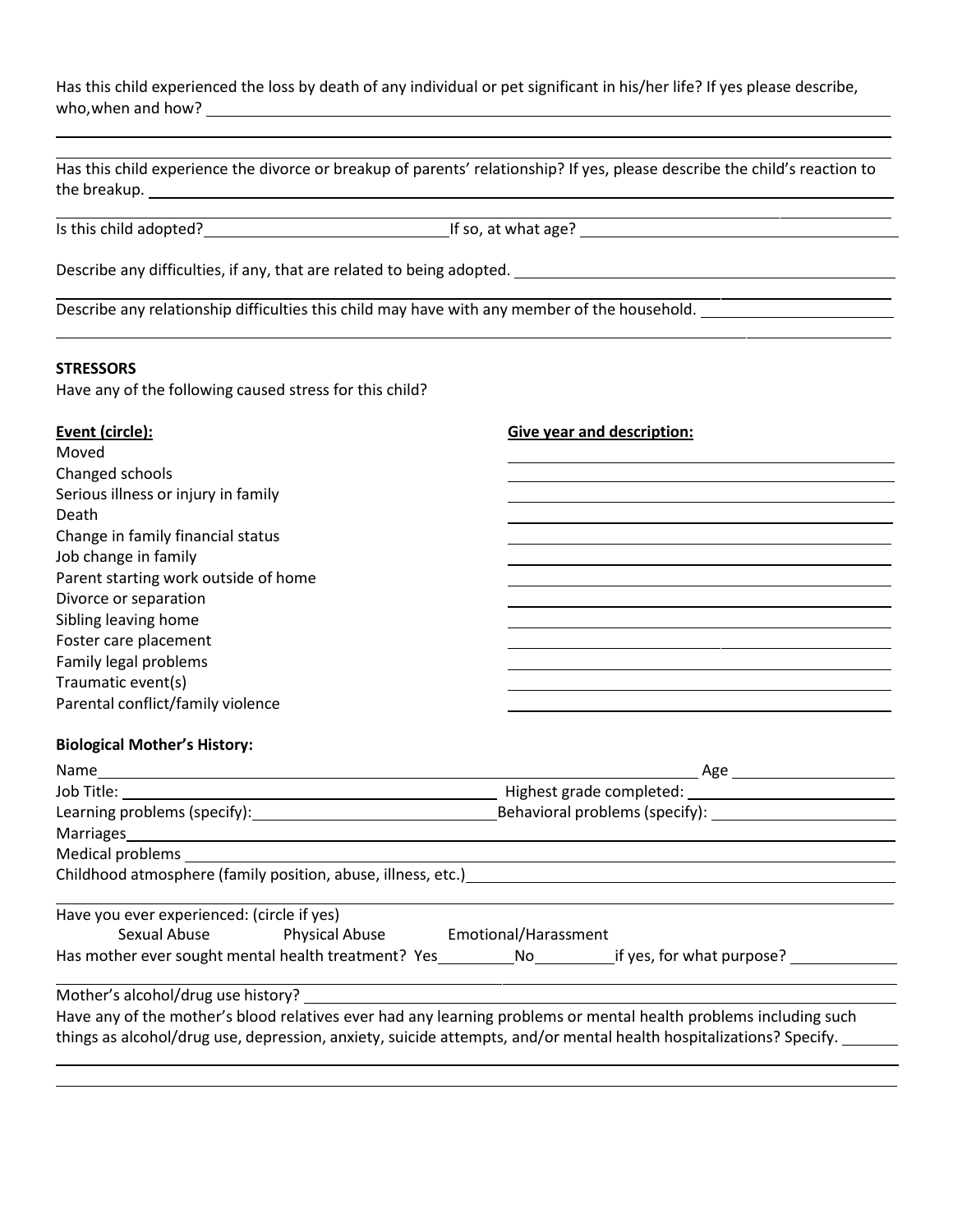| <b>Biological Father's History:</b>            |                                                                                                                                                                                                                                |  |  |
|------------------------------------------------|--------------------------------------------------------------------------------------------------------------------------------------------------------------------------------------------------------------------------------|--|--|
|                                                | Age __________________________                                                                                                                                                                                                 |  |  |
|                                                |                                                                                                                                                                                                                                |  |  |
|                                                |                                                                                                                                                                                                                                |  |  |
|                                                | Marriages Management and Communication of the Communication of the Communication of the Communication of the Communication of the Communication of the Communication of the Communication of the Communication of the Communic |  |  |
|                                                | Medical problems and the contract of the contract of the contract of the contract of the contract of the contract of the contract of the contract of the contract of the contract of the contract of the contract of the contr |  |  |
|                                                | Childhood atmosphere (family position, abuse, illness, etc.) example and the state of the state of the state of                                                                                                                |  |  |
| Have you ever experienced: (circle if yes)     | Sexual Abuse <b>Physical Abuse Emotional/Harassment</b>                                                                                                                                                                        |  |  |
|                                                | Has father ever sought mental health treatment? Yes___________No____________if yes, for what purpose? __________                                                                                                               |  |  |
|                                                |                                                                                                                                                                                                                                |  |  |
|                                                | Have any of the father's blood relatives ever had any learning problems or mental health problems including such things                                                                                                        |  |  |
|                                                | as alcohol/drug use, depression, anxiety, suicide attempts, and/or mental health hospitalizations? Specify. ________                                                                                                           |  |  |
|                                                |                                                                                                                                                                                                                                |  |  |
|                                                |                                                                                                                                                                                                                                |  |  |
|                                                |                                                                                                                                                                                                                                |  |  |
| Marriages                                      | <u> 1989 - Johann Stein, fransk politik (d. 1989)</u>                                                                                                                                                                          |  |  |
|                                                |                                                                                                                                                                                                                                |  |  |
|                                                |                                                                                                                                                                                                                                |  |  |
| Have you ever experienced: (circle if yes)     |                                                                                                                                                                                                                                |  |  |
|                                                | Sexual Abuse <b>Physical Abuse Emotional/Harassment</b>                                                                                                                                                                        |  |  |
|                                                | Has step or adoptive mother/father ever sought mental health treatment? Yes _______________________if yes, for what purpose?                                                                                                   |  |  |
|                                                |                                                                                                                                                                                                                                |  |  |
| <b>CHILD'S DEVELOPMENTAL HISTORY</b>           |                                                                                                                                                                                                                                |  |  |
| Development or Behavioral/Discipline Problems: | Please explain any concerns with Motor Development, Language Development, Social Development, Sexual                                                                                                                           |  |  |
|                                                |                                                                                                                                                                                                                                |  |  |
| <b>School History</b>                          |                                                                                                                                                                                                                                |  |  |
|                                                | Number of schools attended: ___________ Average Grades: ________________________                                                                                                                                               |  |  |
|                                                | Homework problems: _________________________Special learning disabilities: ___________________________________                                                                                                                 |  |  |
|                                                |                                                                                                                                                                                                                                |  |  |

Motivation: What have teachers said about child/teen

Strengths/Activities: